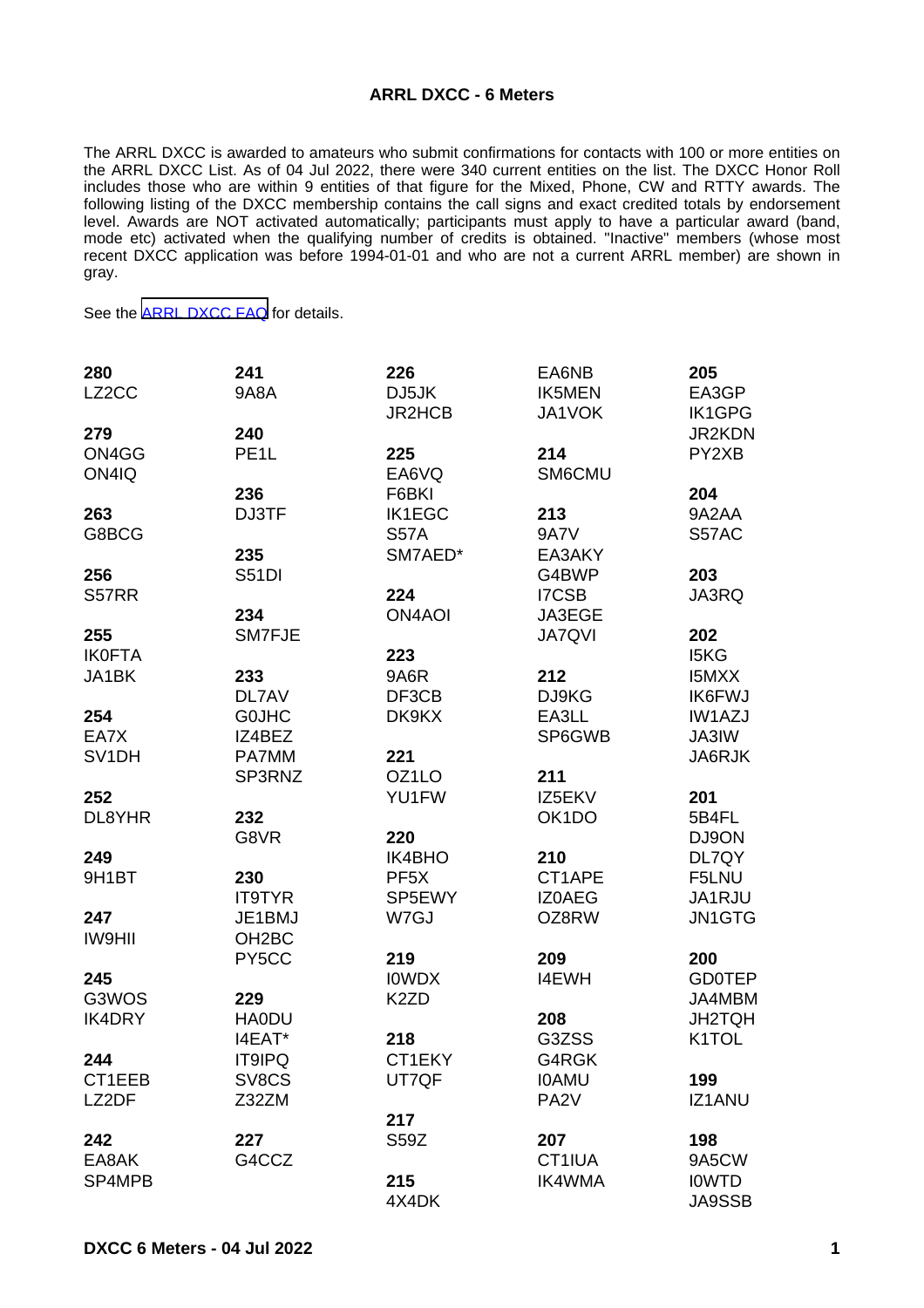| JQ3DUE<br>OE6IMD   | SV <sub>1</sub> IW<br>VE1YX | 176<br>G3OIL<br>JA6TEW         | 169<br>EA1DR<br>IK8DYD        | 163<br>4Z4DX<br>9K2GS         |
|--------------------|-----------------------------|--------------------------------|-------------------------------|-------------------------------|
| 197                | 184                         | <b>JH0INP</b>                  | JR3DVL                        | <b>JH6IMI</b>                 |
| 9A1CCY             | DJ6MB                       | JR6GV                          | JR6EZE                        | K5UR                          |
| CT1FMX             | EA6SX                       | K8MFO                          | KA9CFD                        | N4WW                          |
| CT3HF              | JA2DDN                      |                                | WW1L                          | W7JW                          |
|                    | <b>JH3FHQ</b>               | 175                            |                               |                               |
| 196                | <b>JR3IIR</b>               | DL1YM                          | 168                           | 162                           |
|                    |                             |                                |                               |                               |
| G3SVD              | KJ9I                        | <b>GODQS</b>                   | DK1FW                         | <b>IK5OEA</b>                 |
| <b>IK5CVV</b>      | UT5JAJ                      | <b>I4AVG</b>                   | <b>DL7ARM</b>                 | PA3EWP                        |
|                    |                             | <b>IKOMHR</b>                  | <b>HB9BIN</b>                 | W3EP                          |
| 195                | 183                         | SP3E                           | <b>IK7NXM</b>                 |                               |
| JF2KOZ             | SV1RK                       | <b>UX0FF</b>                   | <b>IK8YTA</b>                 | 161                           |
| JF3MYA             |                             |                                | <b>IWOHEX</b>                 | DL2OE                         |
| JG1TSG             | 182                         | 173                            | JA2WYN                        | <b>GI0OTC</b>                 |
| PE <sub>5</sub> T  | <b>JA4LKB</b>               | 9A4K                           | K2MUB                         | JA9OGE                        |
| <b>UR0MC</b>       | JR2SQZ                      | <b>IOCUT</b>                   | N <sub>1</sub> D <sub>G</sub> | JE2LPC                        |
|                    | N3XX                        | I2AOX                          | SV3KH                         | K <sub>1</sub> SG             |
| 193                |                             | JI1CQA                         | VR2XMT                        | UB7K                          |
| JH6NKZ             | 181                         | OZ1BTE                         |                               | UY1HY                         |
|                    | EA5BY                       | SV <sub>1</sub> V <sub>S</sub> | 167                           |                               |
| 192                | F8OP                        | YU1AM                          | DJ2BW                         | 160                           |
| DJ4AX              | <b>I4MKN</b>                |                                | JA9LSZ                        | G4IGO                         |
| <b>IK5ACO</b>      | JA3FYC                      | 172                            | JI1DMH                        | <b>IK0VAQ</b>                 |
|                    | JA5EXW                      | DK5WL                          | W3BTX                         | IZ5EME                        |
| 191                | <b>JA9IPF</b>               | DL1EJA                         | W <sub>4</sub> DR             | JA1XQC                        |
| <b>IKOPEA</b>      | OK1MP                       | F6BLP                          | W4IR                          | <b>JH0RNN</b>                 |
| JH4IFF             | <b>PA0WRS</b>               | HB9BGV                         | YO3APJ                        | WD5K                          |
| JH6VXP             |                             | <b>I5FLN</b>                   |                               | WP4G                          |
|                    | 180                         | <b>IKOLNN</b>                  | 166                           |                               |
| 190                | 9H1SP                       | JA1UAV                         | G3XTT                         | 159                           |
| <b>IK4GME</b>      | CU3EQ                       | JA1UIU                         | <b>IK4ADE</b>                 | 9A1CAL                        |
| JA6SBW             | DC8TS                       | JH4UYB                         | K1HTV                         | EA3WD                         |
| <b>JH7MSB</b>      |                             | <b>JM1KNQ</b>                  | <b>PA0LOU</b>                 | HB9Q                          |
| JR2AUE             | DL4MCF<br>F6EXV             | SM3GSK                         |                               | <b>IK4CIE</b>                 |
|                    |                             |                                | 165                           |                               |
| SV1FJA             | IK4DRR                      | W <sub>5</sub> OZI             |                               | <b>IV3JVJ</b>                 |
|                    | JE3GRQ                      | Z34K                           | DJ4PI                         | JA4BXL                        |
| 189                | PA7F                        |                                | DJ6NI                         | K <sub>5</sub> N <sub>A</sub> |
| JF1IRW             |                             | 171                            | DL3DXX                        | N8RR                          |
| K <sub>1</sub> SIX | 179                         | CT1BH                          | EA8BYR                        | <b>PA7TWO</b>                 |
|                    | 9A2EU                       | <b>IZ3ENH</b>                  | G3TXF                         | SP9FKQ*                       |
| 187                | IK5HHA                      | <b>JA1PVI</b>                  | JE2UAZ                        | <b>T77C</b>                   |
| EA5BM              | YO9HP                       | JY9NX                          | JF6TAC                        |                               |
| EA7L               |                             | UT9FJ                          | K4MM                          | 158                           |
| JF1CZQ             | 178                         | W4UM                           | <b>S58T</b>                   | 4N1NB                         |
|                    | EA5RM                       |                                | <b>SMOAJU</b>                 | <b>I3BUI</b>                  |
| 186                | GM3POI                      | 170                            | SM6CVX                        | JF2ICB                        |
| 9A2F               | <b>I4LCK</b>                | 9H5EE                          | SP <sub>1</sub> S             | JO1PSX                        |
| JA3JTG             | JA5FDJ                      | CT3FT                          | W <sub>1</sub> JR             | SP6CIK                        |
| JF2MBF             |                             | CT4NH                          |                               | SP7VC                         |
| JM1SZY             | 177                         | DF4PL                          | 164                           | SP9DWT                        |
| K4PI               | DF3GY                       | HB9DPO                         | EI3IO                         |                               |
| SV1AHX             | G3KMA                       | IK5RLP                         | IZ8FFA                        | 157                           |
|                    | JA1VSL                      | JA5AUC                         | JA4ZA                         | 9A4T                          |
| 185                | <b>JM1IGJ</b>               |                                | <b>JH0BBE</b>                 | G4PWA                         |
| JR6EXN             |                             |                                | W5EU                          | HB9RUZ                        |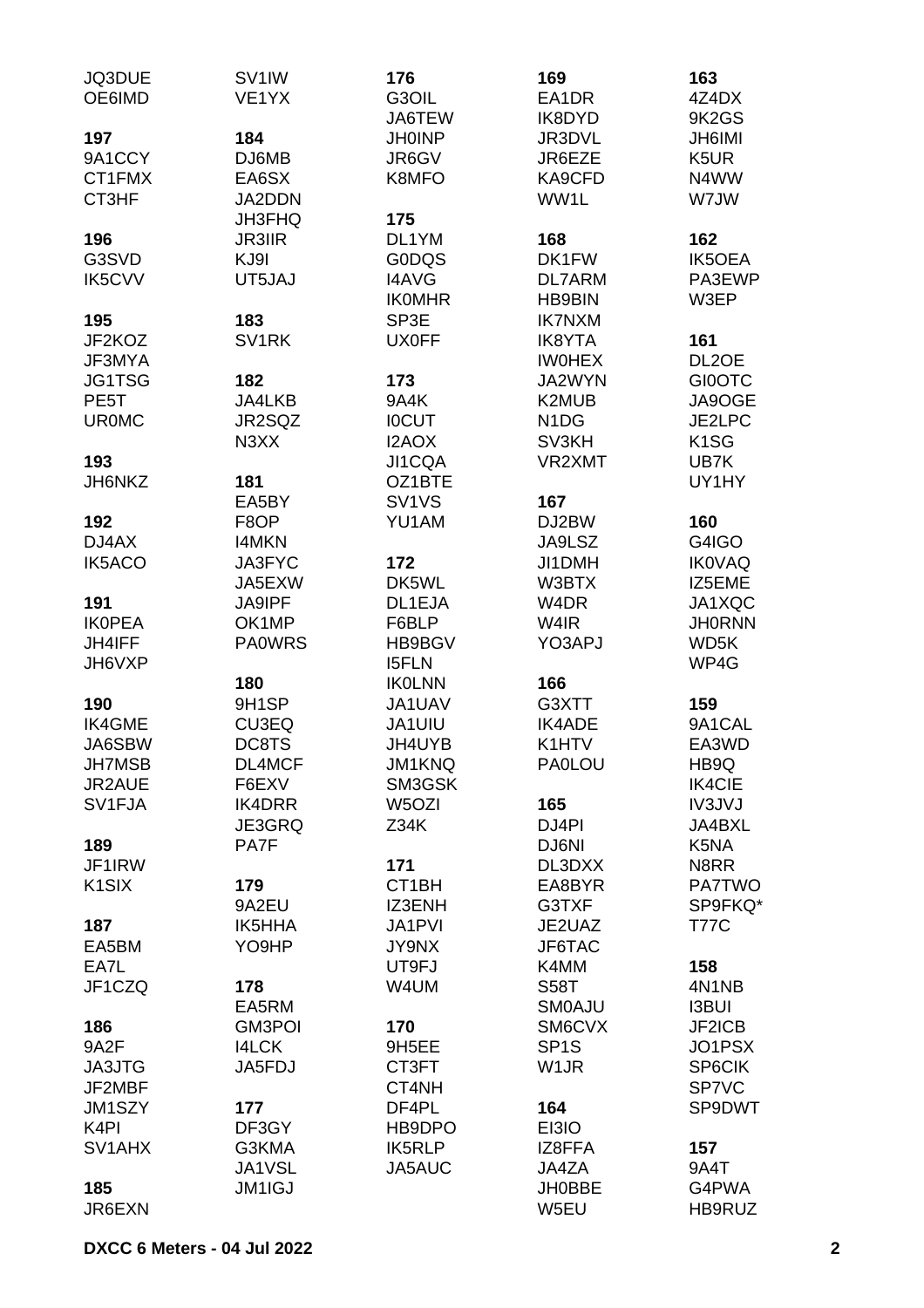| IK8HJC<br>JA3APL   | W3TC                | HC <sub>2</sub> F <sub>G</sub><br>JH2FXK | JA3EMU<br>JF2TAR              | 139<br><b>DK0EE</b> |
|--------------------|---------------------|------------------------------------------|-------------------------------|---------------------|
| <b>JG3IFX</b>      | 151                 | K <sub>1</sub> CA                        | K4CKS                         | F4BKV               |
| JR2LJO             | DF3EC               | SM5CEU                                   | K <sub>9</sub> CT             | <b>I5GKS</b>        |
| K <sub>1</sub> AC  | G3TCT               | VE1ZZ*                                   | N <sub>5</sub> D <sub>G</sub> | <b>JA0GJJ</b>       |
| PY5EW              | G4OBK               |                                          | OZ1AXG                        | JA2XW               |
| UT3UA              | JA1ELY              | 147                                      | PA7RA                         | JA6LCJ              |
| W1NG               |                     |                                          |                               |                     |
| ZS6NK              | JA4DND              | 9A3SM                                    |                               | JR6FC               |
|                    | JK1EXO              | DJ1OJ                                    | 142                           | KW9A                |
|                    | JL1RUC              | HA1RB                                    | <b>IK1ZOF</b>                 | SV8RX               |
| 156                | JN1BMX              | <b>JH7XRZ</b>                            | <b>IW0SAF</b>                 | W9RM                |
| JA4DLP             | JP1LRT              | JL1IHE                                   | JA2NDQ                        |                     |
| OE5KE              | KX4R                | N5WS                                     | JF1RYU                        | 138                 |
| OE8RT              | <b>MD0CCE</b>       | SM4DHF                                   | JN1NDY                        | CT1CJJ              |
| <b>S58J</b>        | WP4U                | WA4LOX                                   | K <sub>1</sub> CP             | EA1CP               |
|                    |                     |                                          | K <sub>1</sub> M <sub>S</sub> | EA3BS               |
| 155                | 150                 | 146                                      | N4BAA                         | EA6ET               |
| AC4TO              | 9A2NO               | DL5DSM                                   | N6JV                          | F6FXU               |
| GM3YTS             | AA5AM               | DM3CW                                    | SM6FHZ                        | FK8CP               |
| <b>I1ANP</b>       | EI9FBB              | <b>JA0DET</b>                            | SQ9ACH                        | <b>JA2TBS</b>       |
| JF2WXS             | <b>IW1ARB</b>       | JA5MHD                                   | W3VZ                          | JE2TRG              |
| JF2XGF             | <b>IW2CAM</b>       | JF2HEV                                   |                               | K8SIX               |
| JF3QJR             | JA5AQC              | JH1WHS                                   | 141                           | <b>NOTB</b>         |
| JG3QZN             | JF2AIA              | LA4GHA                                   | 5B4AGN                        | SV <sub>1JG</sub>   |
| K6QXY              | JH6BPG              | OE1WEU                                   | 9A6Z                          | US5WE               |
| OH3XA              | K5SW                | <b>SL0ZG</b>                             | DJ8NK                         | VA3DX               |
| PY2BW              | NJ6P                | SP6DNS                                   | EA6BB                         | W1AIM               |
| W8PAT              | <b>PA0HIP</b>       | VE3DS                                    | HC <sub>1</sub> BI            |                     |
|                    | UW8SM               | W9ZR                                     | JH1HHC                        | 137                 |
| 154                | W9RPM               |                                          | K4MQG                         | DF4IE               |
| AE3T               |                     | 145                                      | KD5M                          | HP2AT               |
| <b>G0RUZ</b>       | 149                 | 4Z1TL                                    | LU5FF                         | <b>IWOAFS</b>       |
| <b>IK4PLW</b>      | 9H1XT               | CT1FJK                                   | OE6VIE                        | <b>IW1QN</b>        |
| IZ1EPM             | 9K2OD               | <b>IK5ZUL</b>                            | OH <sub>1</sub> XT            | JA4OK               |
| OE8HIK             | EA7TV               | JA2DPC                                   | SV3FUP                        | JA6WJL              |
| PA3FQA             | G1IOV               | JR1LZK                                   | UT7UJ                         | K <sub>1</sub> LPS  |
| W3LPL              | <b>IK2YCW</b>       | N4CC                                     | YO3DDZ                        | LA9JKA              |
|                    | IZ1LBG              | OK3GU                                    |                               | NN4T                |
| 153                | JI1UHZ              | ON5FU                                    | 140                           | UR5WA               |
| IZ4GWE             | K6EID               | SM3NRY                                   | A45XR                         | W3LL                |
| <b>JA7JWF</b>      | K9RX                |                                          | AA7A                          |                     |
| JH6PFY             | OH <sub>2</sub> BU  | 144                                      | <b>BA4SI</b>                  | 136                 |
| N8JX               | PA <sub>3</sub> C   | CT1BOL                                   | EY8MM                         | AJ9C                |
| W3UR               | SP3EPK              | F6AOJ                                    | HB9BZA                        | <b>IK4FMT</b>       |
| WB9Z               | SP8NR               | IK6DLK                                   | JA2FBY                        | <b>JA0DAI</b>       |
|                    | SV <sub>1</sub> LK  | <b>JA2JNA</b>                            | JF2VNV                        | K4CIA               |
| 152                | SV <sub>2</sub> JAO | JF3DRI                                   | <b>JG2TSL</b>                 | K6MYC               |
| DJ6TK              | YO <sub>5</sub> BRZ | K <sub>5</sub> RK                        | <b>JR0QFA</b>                 | OH <sub>1</sub> XX  |
| DK2LO              | YV1DIG              | N <sub>4</sub> II                        | <b>JR9RKU</b>                 | SM4EMO              |
| GI4OWA             | ZS4TX               | VK3OT                                    | K9HMB                         | SM7WDS              |
| HA5WA              |                     | W5ADD                                    | NN4X                          | SP7HOV              |
| IT9FXY             | 148                 | W9VHF                                    | PY2VA                         | SV <sub>1</sub> CNS |
| JA2JW              | 9A5CY               |                                          | SP5XMU                        | UT5URW              |
| <b>MU0FAL</b>      | DJ4SO               | 143                                      | W <sub>1</sub> GF             |                     |
| N4MM               | EA1YO               | <b>IWOFC</b>                             | W <sub>4</sub> SO             | 135                 |
| OH1MLZ             | GJ4ICD              | IZ0COK                                   | ZS6WB                         | EI2GLB              |
| PP <sub>1</sub> CZ | <b>GM0GAV</b>       | JA1KAW                                   |                               | F <sub>2</sub> JD   |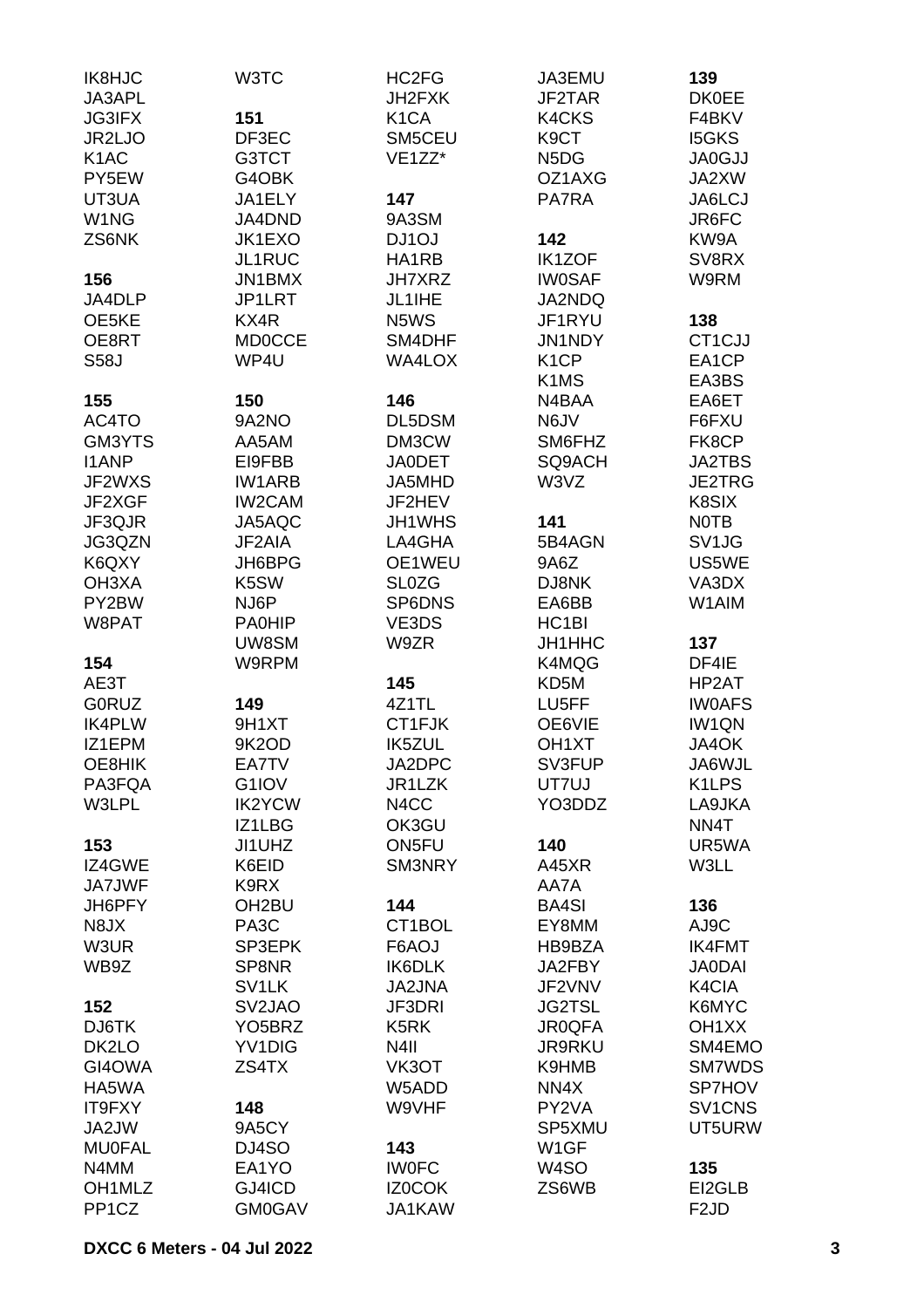| G3KOX<br>IW2FND                | K4HB<br>K5EK       | JI1WTF<br>K <sub>1</sub> D <sub>G</sub> | 126<br>4O3A       | <b>IV3CJT</b><br>JA2FJP |
|--------------------------------|--------------------|-----------------------------------------|-------------------|-------------------------|
| JA6VQA                         | SP <sub>6</sub> A  | K8ROX                                   | <b>DL7UCW</b>     | JA5FMP                  |
| JH6CYW                         | UX1UA              | VE3EJ                                   | FG5FR             | JA6BFD                  |
| K <sub>4</sub> SO              |                    | W8OI                                    | G3LAS*            | JE2KCP                  |
| K4XP                           | 131                |                                         | G3SBP             | JR3HED                  |
| N <sub>2</sub> QT              | EI7BMB             | 128                                     | <b>HB9FMN</b>     | N4JJ*                   |
| N <sub>4</sub> CH              | F6DAY              | AA4SC                                   | <b>IZ0BTV</b>     | N8OC                    |
| OZ1BUR                         | <b>HB9TKS</b>      | CT3DL                                   | <b>IZORVI</b>     | NK1K                    |
| OZ7YY                          | IT9CVO             | DK5AI                                   | IZ8XQC            | NW <sub>5</sub> E       |
| SV <sub>2</sub> DCD            | <b>IV3VER</b>      | DL5MHQ                                  | K <sub>4Q</sub>   | <b>S50B</b>             |
|                                | JE1NCP             | F5PAC                                   | SV1GYG            | SM5DJZ*                 |
| 134                            | JE2OVG             | <b>GOCHE</b>                            | ZS6AXT            | SM6CCO                  |
| AB3CV                          | JF1UVJ             | G4FJK                                   |                   | US4EX                   |
| DL3RBH                         | JH4ADV             | HB9BOI                                  | 125               | W4VHF                   |
| F5UMP                          | JI1DLZ             | <b>I6FLD</b>                            | AA4V              | W9JN                    |
| F6BEE                          | JR2HOG             | <b>IK4MSV</b>                           | DL5XJ             |                         |
| IK5DNF                         | K4DY               | <b>IK6EIW</b>                           | F1MXE             | 122                     |
| <b>IZ7CTE</b>                  | K4SN               | <b>IK7FPV</b>                           | FM5WD             | EA <sub>1</sub> N       |
| IZ8VYU                         | K <sub>5</sub> XI  | <b>JA1SYY</b>                           | GM4UYE            | G3SNN                   |
| JE3GUG                         | K6KLY              | JA2IVK                                  | HI3T              | G4AFJ                   |
| JI1NJC                         | NP3CW              | JA4PXC                                  | <b>IK2QPR</b>     | G4JCC                   |
| N8DX                           | OE5MPL             | JA5WIZ                                  | <b>JA7KY</b>      | JA2VFH                  |
| OE3GCU                         | PY5HOT             | JA6TMU                                  | JI2CCF            | JA4MRL                  |
| PA4VHF                         |                    | JH1GZE                                  | <b>JJ1VKF</b>     | JE7ETY                  |
| W <sub>2</sub> CN <sub>S</sub> | 130                | JJ2LPV                                  | <b>K0FF</b>       | JF2PYZ                  |
| YL2AO                          | 9A0W               | K5DU                                    | K0SQ              | <b>JG1ULJ</b>           |
|                                | 9A1HBC             | KW4BY                                   | K5FF              | JH3CUL                  |
| 133                            | 9A3HZ              | N9IW                                    | KP4EIT            | K4RWP                   |
| DJ9ZB                          | <b>E72U</b>        | OH <sub>1</sub> TV                      | N8KOL             | KB8VAO                  |
| <b>HB9AOF</b>                  | EA1BLA             | SV <sub>1</sub> DPI                     | N8PR              | KF <sub>2</sub> O       |
| I2MQP*                         | EI6FR              | <b>US0KW</b>                            | NM <sub>4</sub> O | SM3EVR                  |
| JA1BLC                         | EI7BA              | VE3BW                                   | OE2LCM            |                         |
| JA1HQG                         | HA9PP              | W3KX                                    | ON4KST            | 121                     |
| JR9OPJ                         | <b>I2JSB</b>       | W6XA                                    | W3NZL             | DJ2DA                   |
| K2PLF*                         | <b>IK8CNT</b>      |                                         | W4UDH             | EA5GPQ                  |
| K7BV                           | <b>JA0FSB</b>      | 127                                     | W7AO              | <b>I1JQJ</b>            |
| KP <sub>2</sub> A              | <b>JF3KON</b>      | A92IO                                   | W7KNT             | JE2WLD                  |
| N <sub>2</sub> WK              | <b>JH6RRR</b>      | G4PTJ                                   |                   | JM2RUV                  |
| OZ1JXY                         | <b>JJ3PRT</b>      | IT9DSZ                                  | 124               | <b>JR7WFC</b>           |
| PY2HN                          | KG7H               | JI4POR                                  | CT1FJW            | K4UTE                   |
| SM5CZK                         | <b>KM0A</b>        | JO1LVZ                                  | EA1AHA            | LU2NI                   |
| SV5DKL                         | NR <sub>1</sub> R  | <b>K0TPP</b>                            | EA5HB             | N4TL                    |
| UX4UA*                         | UY5ZZ              | K4WS                                    | G3NDC             | NE <sub>1</sub> B       |
| VE <sub>1</sub> PZ             | W5HNK              | K <sub>5</sub> XX                       | IZ5NFD            | <b>S55SL</b>            |
| W3YX                           | WA1EAZ             | LA5IIA                                  | JA2DJH            | SV <sub>1</sub> AHP     |
|                                | YO <sub>2</sub> IS | N4AVV                                   | JH6CDI            | SV2AEL                  |
| 132                            | YV4DDK             | N4QS                                    | K3SX              | UT7UW                   |
| F <sub>5</sub> CQ              |                    | NY2NY                                   | K8KS              | VK8MS                   |
| <b>IOJBL</b>                   | 129                | ON <sub>4</sub> C <sub>D</sub>          | N <sub>1</sub> NK | <b>W0BV</b>             |
| <b>IK0FUX</b>                  | 5B4MF              | PY2SP                                   | PY5IP             | <b>WOMHK</b>            |
| <b>IK0XBX</b>                  | AA1V               | S57TA                                   | SP5CCC            | W <sub>4</sub> OV       |
| <b>IT9RDG</b>                  | F5OVQ              | SV3DCX                                  |                   | W8TN                    |
| JA1HGY                         | <b>I4KDJ</b>       | W5ZN                                    | 123               | XE2X                    |
| JA8OW                          | <b>IK5PWQ</b>      | WX4G                                    | AG9S              |                         |
| JQ6RUP                         | JF2WGN             |                                         | G3VKW             | 120                     |
| K0AZ                           | <b>JH1RFR</b>      |                                         | HB9AMO            | AK3E                    |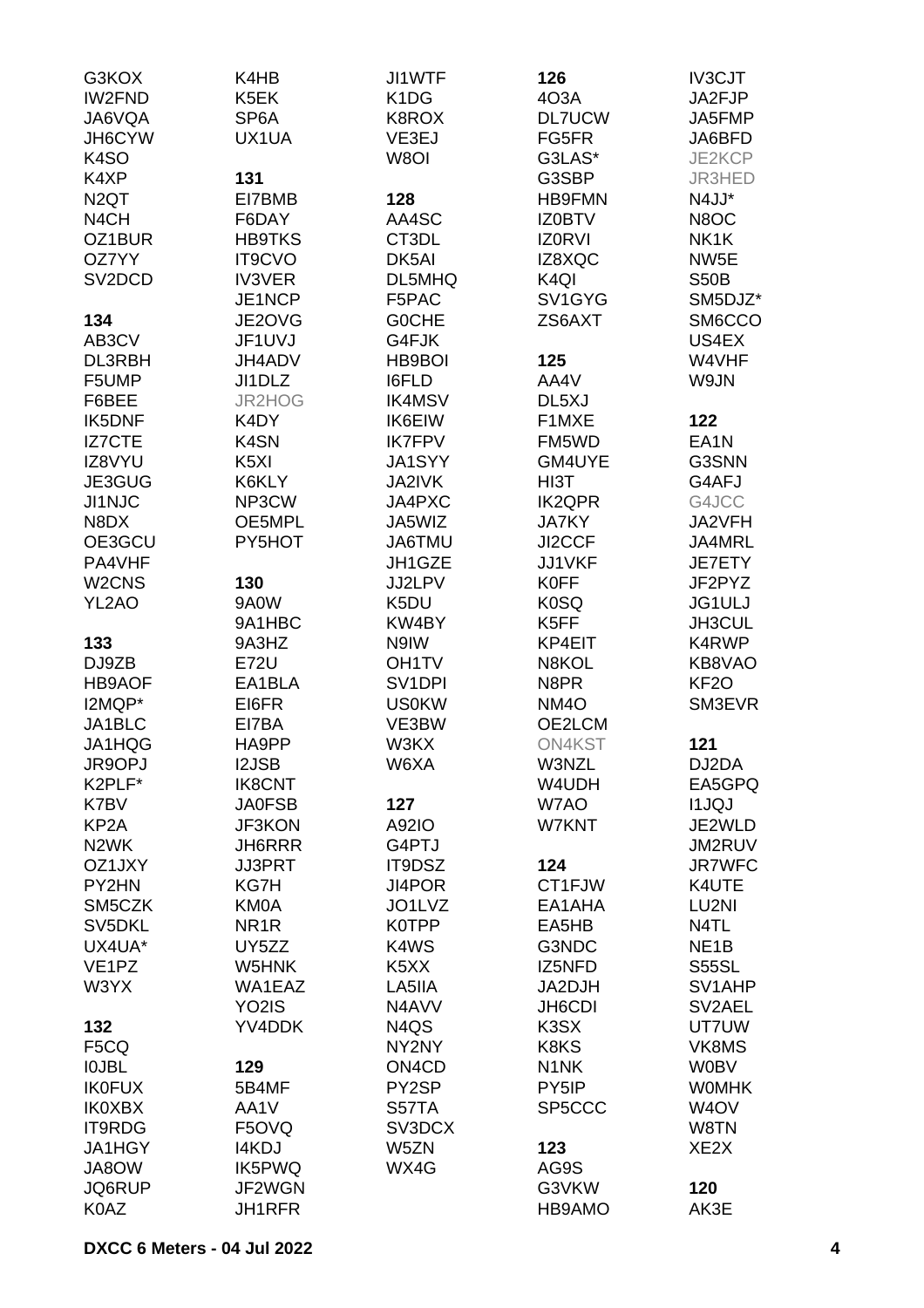| EI4DQ<br>G4GED<br><b>IT9RZR</b> | JO1WKO<br>K <sub>1</sub> ZZ<br>K <sub>2</sub> KA | WC <sub>2</sub> K<br>YO4AUL<br>ZP6CW | JE1LFX<br>K <sub>1</sub> OR<br>K3FN | NV9L<br>NX7U<br>OZ5NJ |
|---------------------------------|--------------------------------------------------|--------------------------------------|-------------------------------------|-----------------------|
| JA1BOQ                          | K8ZR                                             |                                      | <b>KM0T</b>                         | SM5AQD                |
| JA1GTF                          | KC4PX                                            | 115                                  | KM4H                                | SP8NCJ*               |
| JE3ENP                          | LU2FFD                                           | F4PAN                                | LA6OP                               | T77EB                 |
| JF8QNF                          | PA7FM                                            | HA5PT                                | LZ1RB                               | UN6T                  |
| <b>JH8SIT</b>                   | SM5JE*                                           | HB9RG                                | N4JQQ                               | UT7UV                 |
| JJ3WXG                          | SM5KNV                                           | JA1OVD                               | N4JT                                | VE7XF                 |
| <b>JS2LHI</b>                   | TI5KD                                            | JF6EZY                               | N4RWG                               | W3EKT                 |
| K3UL                            | W4GF                                             |                                      | US5CCO                              | W5AFY                 |
| K3WW                            |                                                  | <b>JR0EQQ</b>                        |                                     | W9FF                  |
|                                 | W8UV                                             | <b>JS3CTQ</b>                        | UU2JJ<br>VR2IL                      |                       |
| K5EJ<br>LZ2HM                   |                                                  | K1TEO                                | ZS6EZ                               | YT <sub>1Q</sub>      |
|                                 | 117                                              | LA5YJ                                |                                     |                       |
| PC3T                            | 9A2TN                                            | N <sub>2N</sub> L                    |                                     | 110                   |
| PE1CZG                          | CT3MD                                            | <b>SMOKCR</b>                        | 112                                 | 9A9L*                 |
| UR5FEO                          | DK5AD                                            | SM1TDE                               | 5B4ALJ                              | DK2WV                 |
| W4VQ                            | G5LP                                             | SM7TZK                               | DL2FAG                              | DL <sub>1</sub> DA    |
| W5LUA                           | I2ZGC                                            | SV <sub>1</sub> XV                   | EA8AKN                              | DL1YD                 |
| WD5COV                          | IV3GOW                                           | UW7LL                                | GI6ATZ                              | EI2JD                 |
| ZP5YW                           | JA2AH                                            | VK4ZJB                               | <b>IK0OPS</b>                       | EI8IQ                 |
|                                 | KA1R                                             | W1MU                                 | JA1GHR                              | ES <sub>1</sub> AJ    |
| 119                             | KB1HY                                            | W2MPK                                | JH2NZM                              | G3TJW                 |
| AA1QD                           | LZ2JE                                            | W3UUM                                | JH7DFZ                              | G3VOF                 |
| CT1EAV                          | N <sub>2</sub> LT                                | W4UAS                                | K <sub>1</sub> TO                   | <b>GW7SMV</b>         |
| DF3FJ                           | OE5NNN                                           | WB8TGY                               | K4AR                                | <b>I1YDT</b>          |
| F5EOT                           | OH3JR                                            |                                      | K4HGX                               | I2YWR                 |
| <b>G0BNR</b>                    | OH <sub>5</sub> LK                               | 114                                  | K4NNX                               | IK2CHZ                |
| IK2GSO                          | OK2ZW                                            | <b>9A1R</b>                          | <b>KB4CRT</b>                       | IZ5MOQ                |
| IV3DXW                          | PE2ENG                                           | AA1ON                                | KF8UN                               | JA7KE                 |
| <b>IV3MPI</b>                   | PY2RO                                            | DK8MCT                               | KG6DX                               | <b>JH1IIT</b>         |
| JA1BWA                          | UN3GX                                            | EA4DEI                               | KR7O                                | <b>JH7IPR</b>         |
| JA1WLO                          | <b>VE3KKL</b>                                    | G4BGW                                | N4QWZ                               | JR1IZM                |
| JA3MF                           | W7MEM                                            | JA2FGL                               | N <sub>5</sub> ZM                   | JR4ABB                |
| JA6VU                           |                                                  | JA6WW                                | PA5Y                                | K <sub>1</sub> RO     |
| <b>JA9APS</b>                   | 116                                              | JA8CDT                               | SM5CZQ                              | K <sub>2</sub> UU     |
| JE9BHE                          | CU3AN                                            | JQ1DPP                               | VE <sub>1</sub> DX                  | K3AJ                  |
| <b>JN3ONX</b>                   | DK2PR                                            | K <sub>4</sub> BI                    | W4CKD                               | K4JAF                 |
| K <sub>1</sub> GPJ              | G0OIL                                            | OK1FFD                               | WP4JCF                              | K4LQ                  |
| K3XA                            | G3IBI                                            | PZ5RA                                |                                     | K4LVV                 |
| N3SL                            | <b>IK8EPC</b>                                    | SV1EN                                | 111                                 | K4OM                  |
| OH <sub>1</sub> LEU             | IZ8FDH                                           | W4MAY                                | <b>DL6NCI</b>                       | KD3CQ                 |
| <b>ON9CC</b>                    | JA2BDR                                           |                                      | EH1YV                               | LA8HGA                |
| OZ8BZ                           | <b>JA7MSQ</b>                                    | 113                                  | EI7GL                               | <b>MM0EAX</b>         |
| PY2NQ                           | JE2KDN                                           | 9A1AD                                | F6HLC                               | N5ORT                 |
| W3JO                            | <b>JHOMHE</b>                                    | AA5C                                 | G3NVO                               | N7NR                  |
| W9RN                            | JR3GWZ                                           | <b>DL9UDS</b>                        | GM3PPE                              | N9RS                  |
| YU3AA                           | JR4PMX                                           | EA5AX                                | <b>IK5RUN</b>                       | OZ1DJJ                |
|                                 | K3KYR                                            | EH7AH                                | JA1DXA                              | PA3GST                |
| 118                             | K5AB                                             | F <sub>1</sub> UJS                   | <b>JI6IHG</b>                       | <b>W0FY</b>           |
| DK1WB                           | K8FL                                             | G6HKM                                | JL1XMN                              | W3IP                  |
| DL1SMA                          | K9LCR                                            | <b>GM7NZI</b>                        | JO1GIY                              | W <sub>5KI</sub>      |
| <b>DL7MAE</b>                   | OE1WHC                                           | <b>IK4EWM</b>                        | K5ESW                               | YO4FRJ                |
| <b>HK4SAN</b>                   | OK1KT                                            | <b>IS0AGY</b>                        | K5VIP                               |                       |
| <b>IW4DQY</b>                   | SV8DTD                                           | <b>IV3LNQ</b>                        | KB4ET                               | 109                   |
| JA4FM                           | W <sub>2</sub> OR                                | IZ4DPV                               | N4DB                                | A65BR                 |
| JL3IQE                          | W2SM                                             | JA1SJV                               | N4RFN                               | AB4SF                 |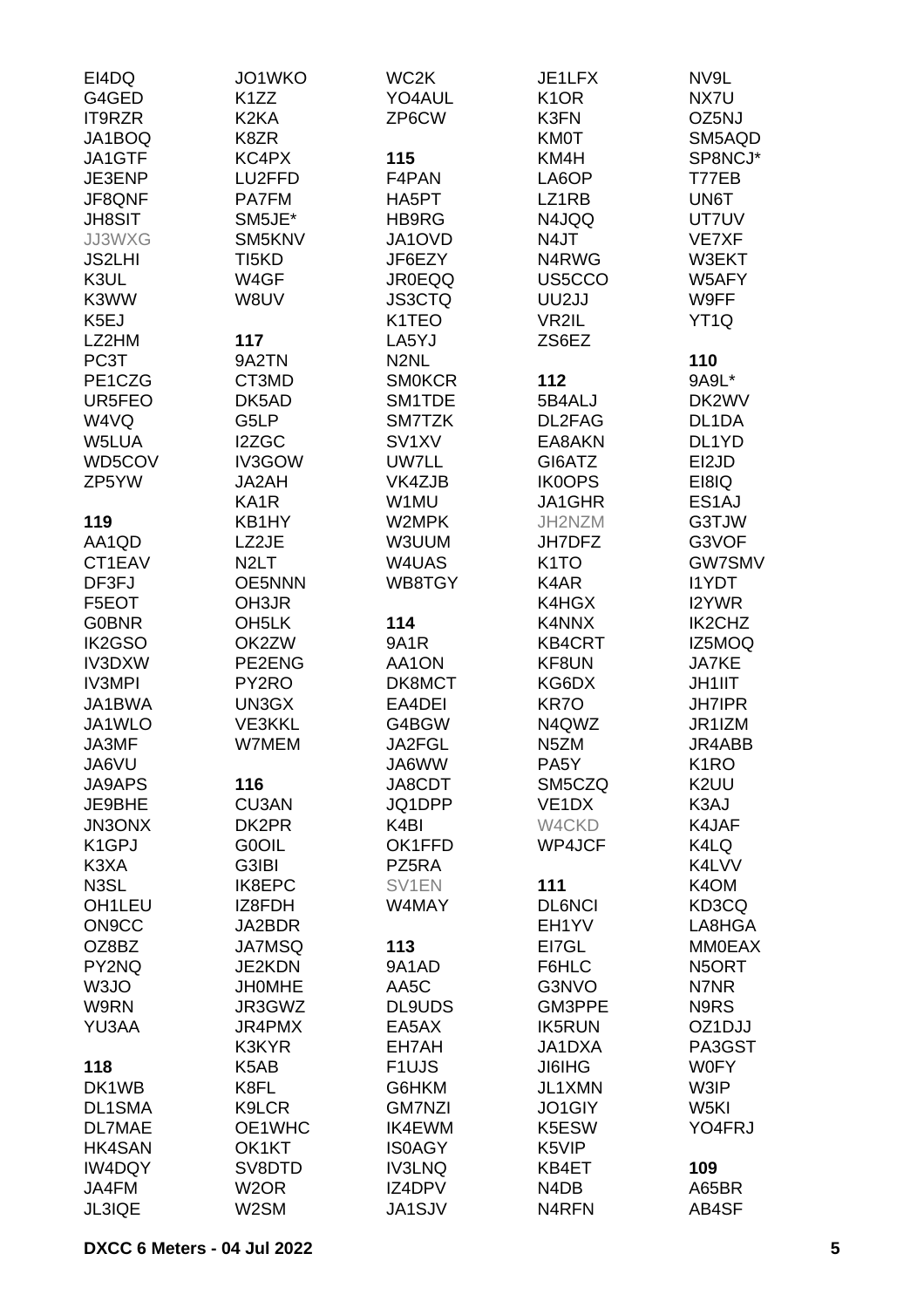| <b>BM6GJL</b>     | SM2GCQ            | <b>IT9RYJ</b>     | KB8U               | N <sub>5</sub> AW  |
|-------------------|-------------------|-------------------|--------------------|--------------------|
| DJ5AV             | VE2XK             | JA1AUD            | KF6A               | N <sub>5</sub> KD  |
| DL5KAT            | <b>WOVTT</b>      | JA1DUH            | <b>KH7R</b>        | OE1ZL              |
| DL6AMI            | W1CWU             | JA1TGO            | KU <sub>2</sub> A  | ON4PS              |
| EA2AGZ            | W1SKU             | JA1XCZ            | NI6E/KH6           | PA3FYM             |
|                   |                   |                   |                    |                    |
| EI8GS             | W6UC              | JA2BNV            | OE8HWQ             | PA3GCV             |
| F6HDH             | W8HC              | JA2EMQ            | OH3MF              | <b>S53X</b>        |
| <b>HA7TM</b>      | W9VA              | JG1KYL            | OK2POI             | S55DX              |
| IK5QLO            | WK3N              | <b>JH7MQU</b>     | <b>PA0ZH</b>       | SM3BIU             |
| <b>IK5YZW</b>     |                   | <b>JH9INY</b>     | PY2DS              | SM7CAD             |
| <b>IWOHOU</b>     | 107               | JR6WPT            | PY <sub>2</sub> OC | VE1RAA             |
| <b>IZ3ETU</b>     | AA4H              | K0MN*             | SP3YM              | W2GFF              |
| JA2CXH            | CT1DKS            | K1KA              | UT5EL              | W4BP               |
| <b>JA7WSZ</b>     | CX8BE             | KH6SX             | VE3XN              | WA1NPZ             |
| <b>JF7XKY</b>     | G3KWK             | <b>MM0BQN</b>     | VK5UR              | WA5JCI             |
| <b>JJ3HGJ</b>     | G4IFX             | N4TB              | <b>WOETT</b>       | <b>WB4RUA</b>      |
| <b>JK1KSB</b>     | GW4EAI            | N4VA              | W3RJW              |                    |
|                   |                   |                   | W4WA               |                    |
| JR1TNE            | HB9DDO            | OM3EY             |                    | 103                |
| K <sub>2</sub> DH | HB9SLO            | PA2TAB            | W6BYA              | 9H1CG              |
| K4AU              | <b>IK1RLI</b>     | PA5DD             | W7RV               | CO8DM              |
| K4SUS             | IK5JWQ            | PA5WX             | <b>WA7NB</b>       | DJ6XV              |
| KN <sub>50</sub>  | <b>IV3ZOF</b>     | PE9GG             | WB5HJV             | DL4CF              |
| OE3KLU            | JA3BXC            | SM6CTQ            | WB8BPU             | DL4CW              |
| ON5UE             | <b>JA3ENN</b>     | SM7NDX            | YO8CRU             | DM5EE              |
| PY2DSC            | JG3HBO            | SP2FAX            | ZS6AYE             | EA4DL              |
| PY5EG             | <b>JH1TWT</b>     | UR7DWW            |                    | ES1CW              |
| SM6DHU            | K1MAA*            | UT9NA             | 104                | ES2RJ              |
| W3XY              | K3UA              | VK4CP             | AB4IQ              | G3WZT              |
| W4PK              | K4YMQ             | VR2DXA            | DL4EA              | G3ZYY              |
| W7FI              | K6EME             | W <sub>1</sub> OW | DM3VL              | <b>HB0CC</b>       |
|                   |                   |                   |                    |                    |
| WB2REM            | LZ1XL             | W2YE              | EA9IB              | <b>I4CIL</b>       |
| XE2OR             | N <sub>1</sub> GC | W3FJ              | EH5DIT             | IK2IQC             |
|                   | N4SC              | W7UT              | F6BSJ              | IK3TPP             |
| 108               | N <sub>4</sub> TJ |                   | <b>G0EVT</b>       | IK8MKK             |
| DK3DG             | OZ4LP             | 105               | G3JVL              | <b>IZ0INX</b>      |
| EA8MT             | PA3GND            | DJ4ZB             | G4NBS              | IZ7EVZ             |
| F6GCP             | PY2XAT            | DJ5FI             | G8DX               | <b>JA0CRI</b>      |
| <b>GOUYC</b>      | PY7ZZ             | DL3WJ             | HA5VZ              | <b>JA0GCI</b>      |
| <b>HB9HFN</b>     | SP2BMX            | DL7BA             | HK3W               | JA1DOF             |
| <b>HL2IFR</b>     | SP7RFE            | EH2LU             | <b>I5HOR</b>       | JA1FGB             |
| <b>IK0ZIO</b>     | VE3FF             | <b>GMOEFT</b>     | <b>IK0AGU</b>      | JA1SKE             |
| <b>IV3YYK</b>     | W3DF              | <b>HB9CQK</b>     | <b>IK2OVC</b>      | JA1XEC             |
| IZ1BPN            | W5DNT             | HB9RYZ            | <b>IK4EWN</b>      | JA4FKX             |
| JA3QOS            | WB8CQV            | <b>IOKIB</b>      | IK5YJY             | <b>JH0BQX</b>      |
| JA3RAR            |                   | <b>IT9AMQ</b>     | <b>IT9IVN</b>      | JH6TEW             |
|                   |                   |                   |                    |                    |
| JG4BLW            | 106               | <b>IT9CHU</b>     | JA2XYO             | <b>JK3NSD</b>      |
| JI1WLL            | CE3SX             | <b>IW9DCN</b>     | JA6BZI             | JO1HQQ             |
| <b>JK3HLP</b>     | CU2AP             | JA2VQF            | <b>JA8ISU</b>      | JR8AMF             |
| K <sub>1</sub> ZN | CX4HS             | <b>JA7CSS</b>     | JE9WSD             | K1MOD              |
| K3KO*             | DK5UG             | JE1CCD            | JR6VSP             | K <sub>2Q</sub> IE |
| K4MWB             | <b>DL9MRF</b>     | JE2PWN            | K <sub>1</sub> AE  | K3ZO               |
| LZ1ZL             | EA3CJ             | JI6QKM            | K7JE               | K4IG               |
| <b>NOKE</b>       | F5BEG             | JM1KVW            | K8JRM              | K8OOK              |
| N6RV              | F <sub>5</sub> DE | JQ1BNA            | KB1EFS             | K9MU               |
| OE1AZS            | F8GB              | JR3OEH            | KX4DX              | LZ1CY              |
| OE5FIN            | GM3WIL            | K2FU              | <b>M0BPQ</b>       | LZ1JZ              |
| ON5PU             | HL3GOB            | K4QL              | M1SLH              | LZ1XZ              |
|                   |                   |                   |                    |                    |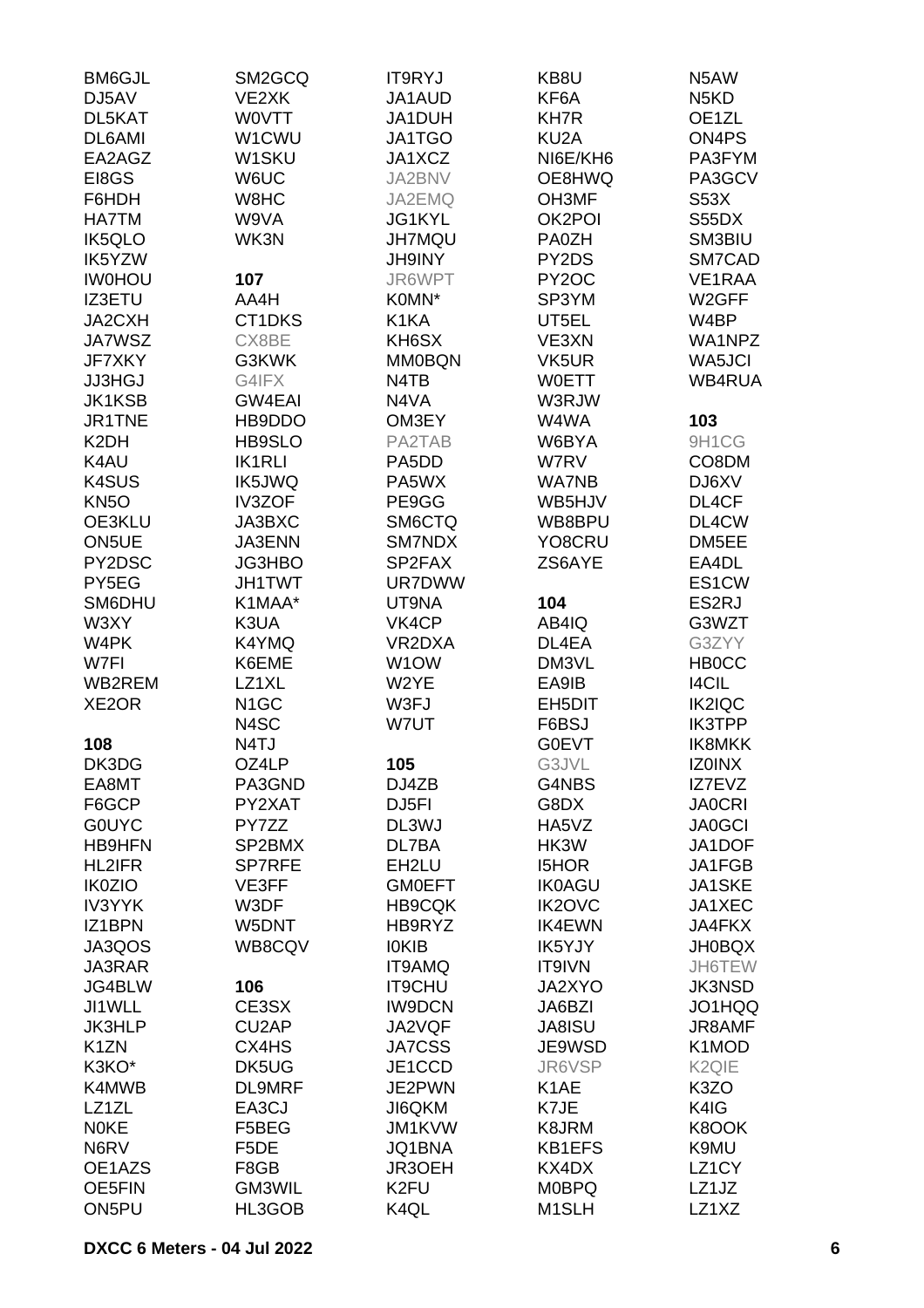| LZ3RX              | JA5FFJ              | <b>DL9NDC</b>       | SM6MUY             | <b>IK2RPE</b>      |
|--------------------|---------------------|---------------------|--------------------|--------------------|
| <b>MM0AMW</b>      | JA6QGG              | EA3BL               | SP7AWG             | <b>IK7IMO</b>      |
| N <sub>1</sub> BUG | <b>JA7OUV</b>       | EA4SG               | SV9COL             | <b>IK7YZG</b>      |
| <b>N2OO</b>        | JA8FHR              | EA5BRE              | UT4EO              | IK8GJR             |
| N3DB               | JF1KKV              | EA8DBM              | UZ5DZ              | <b>IU0HDC</b>      |
| OZ1IKY             | JF2UEE              | EI3EBB              | <b>VE3FIT</b>      | <b>IU0LFQ</b>      |
| OZ4O               | JF6WTY              | EI9JF               | VK4APG             | <b>IU8FRE</b>      |
| PA1AW              | JJ1BMB              | <b>G0KOM</b>        | W1RA               | IW3RI              |
| PA1CW              | JR6WXY              | G3BJD               | W2IRT              | IZ8DFO             |
| PV8ABC             | K <sub>1</sub> BD   | G3VYF               | W4TAA              | <b>JA0EOK</b>      |
| SM7GVF             | K1USA               | GW6VZW              | W5GMC              | JA1BRK             |
| UN3G               | K5AM                | HL2WA               | W5HUQ              | JA2MJO             |
| UR7GG              | <b>K7ICW</b>        | <b>I1FQH</b>        | W6TOD              | <b>JA3NHL</b>      |
| VE <sub>1</sub> JF | K8PT                | IW1FGZ              | W8KEN              | <b>JA4FSH</b>      |
| VR2ZXP             | LU3DCA              | <b>IW9BDV</b>       | <b>WB2MAI</b>      | JA4HAW             |
| VU2ZAP             | <b>MOBCG</b>        | JA1ANR              | WP3R               | JA5GJN             |
| <b>WOVHF</b>       | <b>NOLL</b>         | <b>JA1TAA</b>       | WZ1V               | <b>JA7IC</b>       |
| W <sub>2Q</sub> O  | N <sub>2</sub> BJ   | JA2ZL               | YL3HA              | JA8DNV             |
| W <sub>2</sub> YC  | N4PY                | JA3FGJ              | YV4DYJ             | JA9BHZ             |
| W2YR               | N <sub>5</sub> OK   | JE1SYN              |                    | JE1BJT             |
| W3OR               | NC3Z                | JF1PUW              | 100                | JE1FQV             |
| W5BK               | OA4TT               | JH6EYL              | BA7IO              | JE2DZC             |
| W5TCX              | OE4WHG              | JH6TOR              | CN <sub>8LI</sub>  | JE2IIH             |
| W5XC               | OH <sub>2J</sub> ZV | <b>JN3NFQ</b>       | CT3NA              | JF2IMU             |
| WA2VYA             | <b>ON7EH</b>        | <b>JR2AJS</b>       | DF1KG              | JF2UPM             |
| WB4WXE             | PA2HJS              | JR6HI               | DJ4TC              | JF3VAX             |
| WW8M               | PE1AED              | <b>JS6CDB</b>       | DL2KQ              | JF4VZT             |
| YL2CP              | PE1MHO              | <b>K0EU</b>         | DL5MCG             | <b>JH1IFS</b>      |
| YL2JZ              | PV8DX               | <b>K0GU</b>         | DL6CNG             | JH4ALY             |
| ZL3NW              | PY4OY               | <b>K0KX</b>         | DL9GU              | JH8HWL             |
|                    | <b>SK0TM</b>        | K <sub>2</sub> DP   | DM2DXA             | JK1PEC             |
| 102                | SP3XR               | K3WC                | EA1AF              | <b>JK2KEK</b>      |
| 9H1PA              | TG9NX               | K4RX                | EA <sub>1</sub> P  | JN1RQV             |
| 9Y4VU              | VE3LYC              | K4WZ                | EA1RT              | <b>JO7WXN</b>      |
| AE5B               | W <sub>2XI</sub>    | K8EB                | EA3NT              | JR2NET             |
| BH4IGO             | W3CMP               | K8OM                | EA4CYQ             | <b>K0ETC</b>       |
| DF6PB              | W4FQT               | K8WW                | EA8/G8BCG          | <b>K0WYN</b>       |
| DJ2YA              | W9GA                | K9APW               | EA8JF              | K <sub>1</sub> GUN |
| DL4KUG             | WA4NJP              | <b>KK4NO</b>        | EC3A               | K3ICH              |
| DL8PM              | WA7JTM              | KV <sub>4</sub> T   | ER <sub>1</sub> LW | K4ESE              |
| <b>DL9USA</b>      | WB2WSV              | LA7JO               | F6HRP              | K5CM               |
| EI5EV              | WZ8D                | LZ2XF               | F6ITD              | K5KC               |
| ES2WX              | YO <sub>2</sub> RR  | <b>MODDT</b>        | FG8OJ              | K5YY               |
| G3RTE              | YU1EXY              | N4DA                | <b>GOMBL</b>       | K7CW               |
| G3SDL              | ZF <sub>1</sub> DC  | N4IS                | G3RFS              | <b>K7RWT</b>       |
| G7BXS              |                     | N6KK                | G4FKA              | K8ROK              |
| GM3WOJ             | 101                 | N7NW                | G4FVP              | K8RRT              |
| <b>IOEKY</b>       | 5B4AHJ              | N9FN                | G4KCT              | K9ZO               |
| <b>IV3JTG</b>      | 9A4DA               | N9ISN               | G4MKF              | KD2CYU             |
| <b>IV3KKW</b>      | 9A4W                | N9LB                | G4SEU              | KF8MY              |
| <b>IW0GIV</b>      | <b>BG7OH</b>        | NE8Z                | G7SVF              | KG9N               |
| IZ8IEV             | CT1FJC              | <b>NIOG</b>         | <b>GM0AXY</b>      | KN4SM              |
| IZ8MWG             | CT1GFK              | OH <sub>2</sub> BLD | GM8IEM             | KO4MA              |
| JA2ATE             | CX4AAJ              | OK1AOV              | HI8RD              | <b>KP4JRS</b>      |
| JA2BZY             | DG5YIL              | OK1DX               | <b>IOJXX</b>       | KS4YT              |
| JA3DY*             | DL5MAE              | PF7M                | <b>IOXGR</b>       | KT <sub>1</sub> J  |
| JA3GN              | DL8FBD              | SM5EPO              | <b>I2FAK</b>       | LA7QIA             |